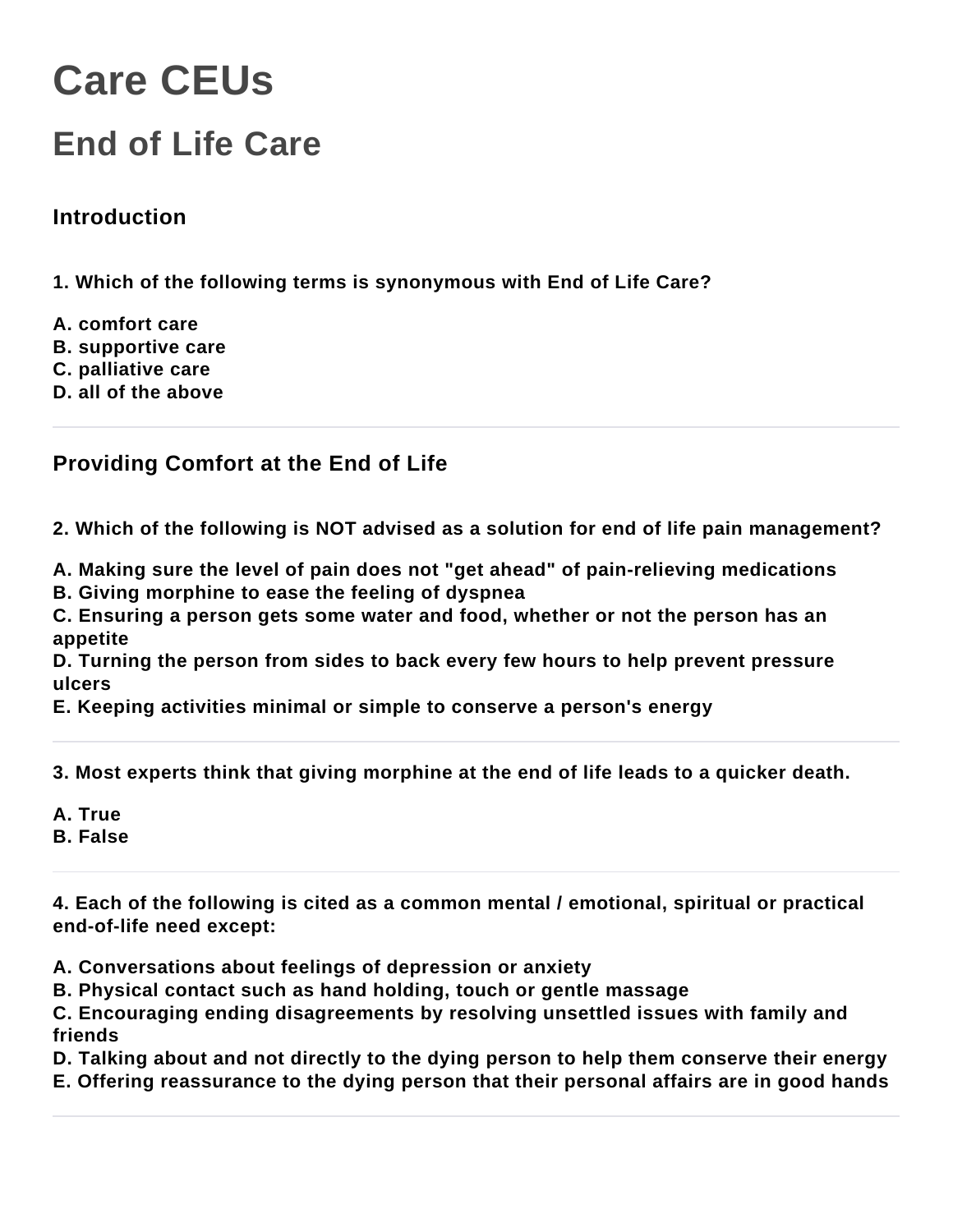#### **Finding Care at the End of Life**

**5. Today most Americans are in hospitals or nursing homes at the end of their lives, and they are increasingly choosing hospice care.**

**A. True**

**B. False**

**6. Which of the following is not cited as an advantage of a nursing home (skilled nursing facility) over a hospital for end of life care?**

**A. A doctor is not in the nursing home all the time**

**B. End of life care plans can be arranged ahead of time in the nursing home**

**C. Staff and family may have established relationships if the dying person lived in the nursing home facility for a while**

**D. It may be easier to make arrangements to give your family more time alone when needed in the nursing home**

**7. Recently the term 'palliative care' has come to mean just focus on symptom treatment.**

**A. True B. False**

**8. Which of the following statements about hospice care is not true according to this resource?**

**A. The patient beginning hospice care understands his or her illness isn't responding to curative or disease-slowing attempts.**

**B. Hospice is an approach to care that is not tied to a specific place.**

**C. Once a dying person chooses hospice care they discontinue all medical treatments and medications.**

**D. A person choosing hospice can at any point change their mind about hospice and instead pursue a treatment to cure or slow a disease process.**

**E. A widow or widower is less likely to die within 18 months after the death of a spouse if that spouse received hospice services.**

**9. Hospice differs from Palliative Care in that doctors must believe the person has less than 6 months to live, only symptom relief will be provided, and Medicare pays all hospice charges.**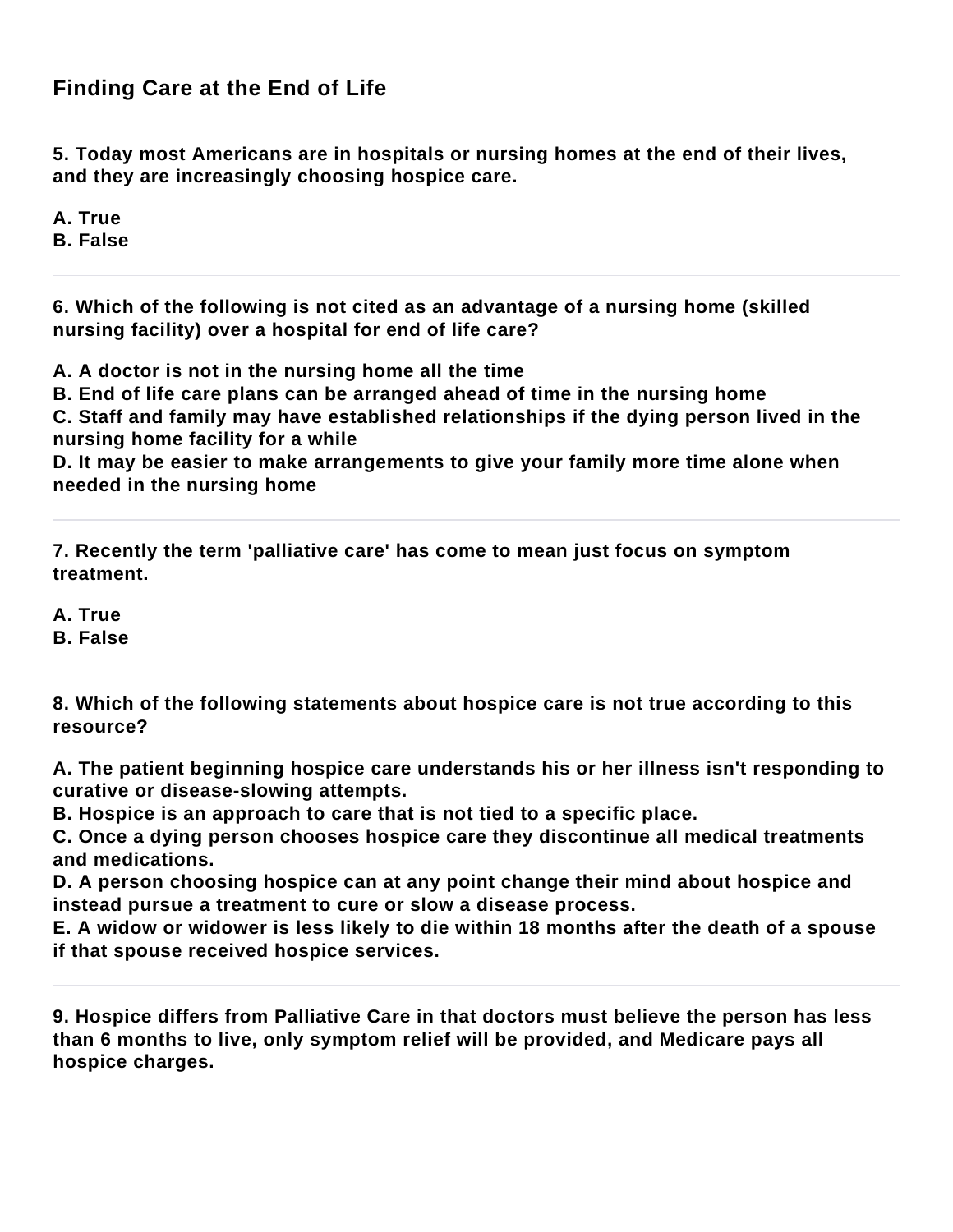**A. True B. False**

#### **Dementia at the End of Life**

**10. Signs of the final stages of Alzheimer's disease (AD) can include which of the following:**

**A. Difficulty swallowing or no appetite**

**B. Inability to speak or make oneself understood**

**C. Inability to move around on one's own**

**D. All of the above are final stage AD signs**

**11. Most family members caring for dying AD patients at home expressed relief when death occurred, for themselves and for the person who died.**

**A. True B. False**

**Understanding Health Care Decisions**

**12. Which of the following best describes guidelines mentioned for making decisions for someone at the end of life using 'substituted judgement' or 'best interests' approaches:**

**A. Determining what medical procedure can extend the person's life for the longest time period**

**B. Always abiding by what the dying person's written documents say about their end of life care wishes**

**C. Considering the dying person's values in life and opinions about how someone else was being treated**

**13. When the directive is given to "do everything" for a dying person, this might include which of the following measures?**

**A. Surgery intended to cure a medical condition**

**B. Using a ventilator to help with breathing**

**C. Chemotherapy to try to cure a cancer**

**D. All of the above**

**14. Which of the following medical procedures is mismatched with the condition it is**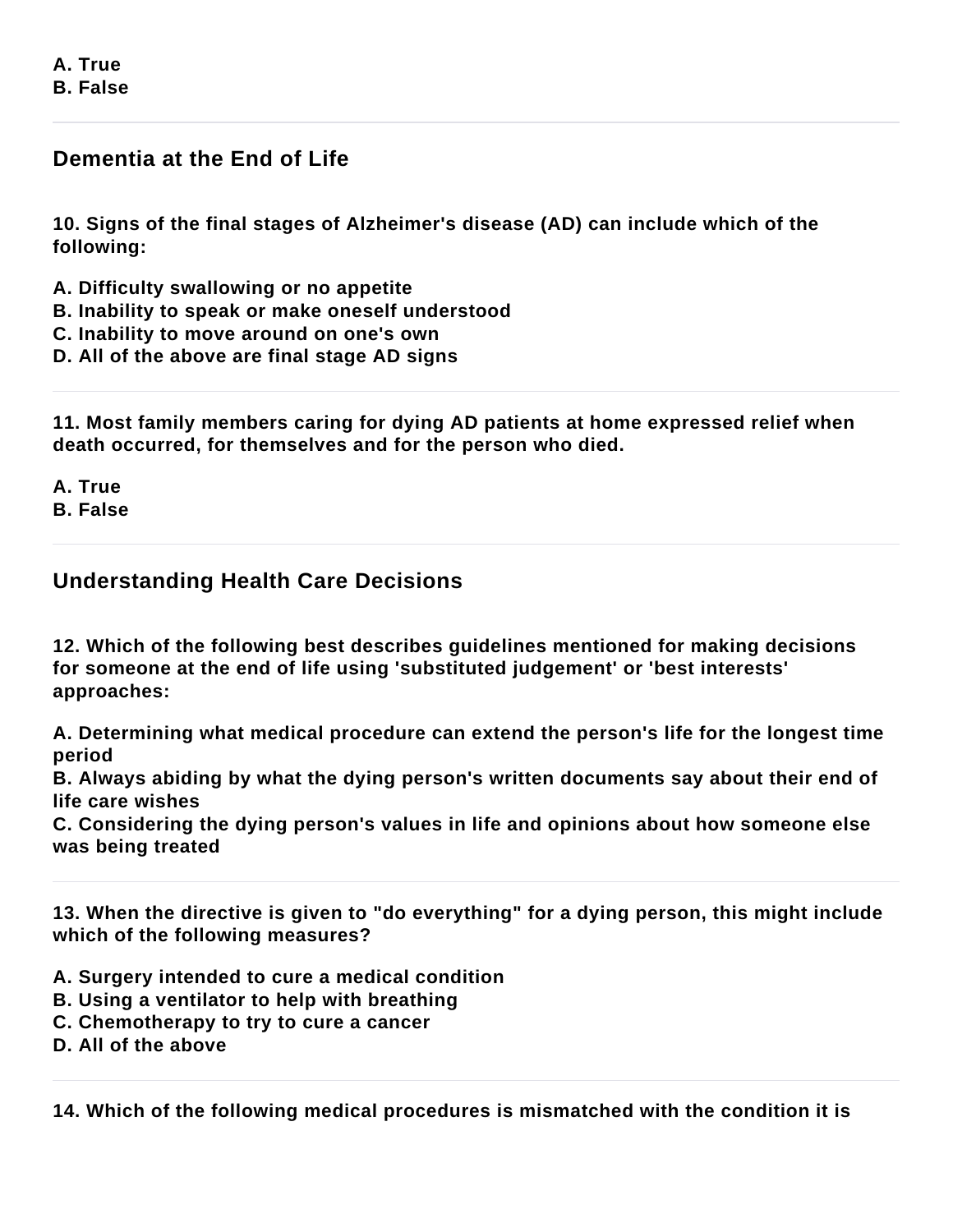**designed to alleviate?**

**A. Defibrillation is designed to give an electrical shock to the heart**

- **B. Intubation and tracheotomy procedures are designed to help a person breath**
- **C. 'NG' and 'PEG' tubes are designed for tube-feeding**
- **D. Antibiotics are designed to treat viral-caused infections**
- **E. All of the above are correctly matched**

**15. If someone is already dying when an infection begins, giving antibiotics serves no purpose.**

**A. True**

**B. False**

**16. It is illegal for a dying person or their caregiver to refuse a treatment that is NOT curing or controlling an illness as this is deemed suicide / euthanasia.**

**A. True B. False**

**17. Without the guidance of an advance care directive, if there is disagreement about medical care, it may be necessary to get a second opinion from another doctor or consult an ethics committee or ombudsman.**

**A. True B. False**

#### **What Happens When Someone Dies**

**18. Which is not a common (listed) experience or symptom signifying that someone is very near the end of life?**

**A. Cooling arms and feet, dark or blue-colored body parts**

**B. Cheyne-Stokes breathing (not breathing for many seconds)**

**C. Burst of energy where the dying person sits up, opens closed eyes or speaks unexpectedly**

- **D. Refusal to eat or drink**
- **E. Noisy breathing that makes a gurgling or rattling sound**

**Things to do After Someone Dies**